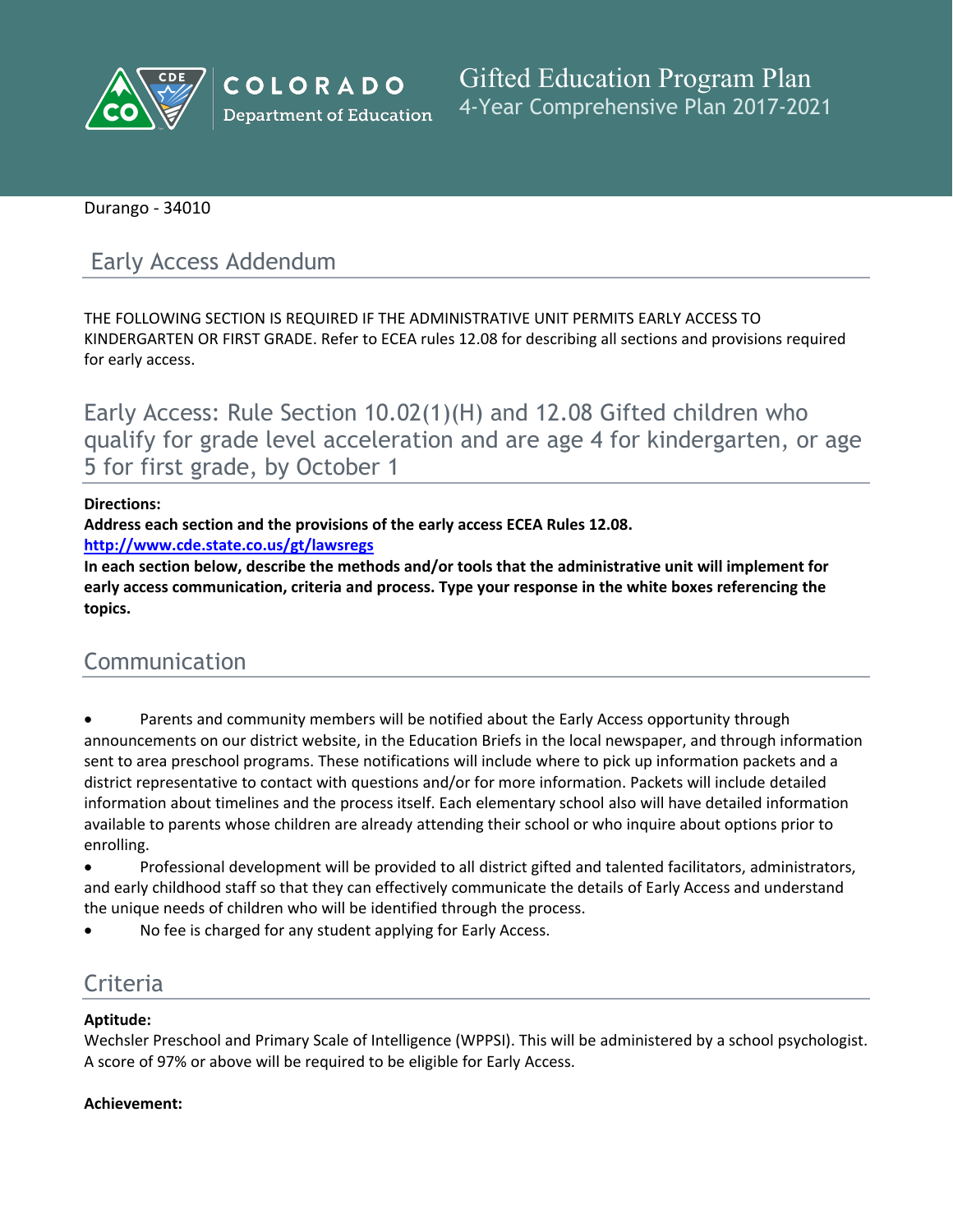

Test of Early Mathematics Ability (TEMA) and Test of Early Reading Ability (TERA). These two assessments will be administered by a member of the Early Access Determination Team. A score of 97% or above will be required for both assessments to be eligible for Early Access.

#### **Performance:**

Teaching Strategies GOLD data (where available), work samples, and observational data in a child's preschool or kindergarten class. Typically we look for evidence that a child is functioning two or more years above their age peers.

#### **Readiness, social behavior and motivation:**

Teaching Strategies GOLD data (where available), observational data in a child's preschool class, responses from the Kingore Observational Inventory from both teachers and parents. This data would show children excelling in at least 3-4 areas of the Kingore, having high interest and motivation to explore and learn, and show leadership capabilities with same age peers. GOLD data would show that the child is exceeding expectations in all areas of readiness, social behavior and motivation. Observations in the child's preschool class would highlight a child that is showing high motivation and leadership with peers.

#### **Support system:**

The support system for children identified for Early Access will include the child's parents, the classroom teacher, school gifted and talented facilitator, school counselor, building administrator, and others as deemed appropriate. An ALP will be developed that includes both academic and developmental domains as well as a transition goal. This ALP will be monitored every 5 weeks during the first year. The transition and other goals will be monitored and parents, teachers, and other school administrators will work collaboratively to identify strengths and weaknesses, identify gaps, and develop goals.

### Process

### **Timelines:**

#### **Timelines:**

- Information packets and applications are available to parents or guardians beginning February 1<sup>st</sup> and are due by April 1<sup>st</sup> for the next school year.
- Applications after April 1<sup>st</sup> will only be accepted under unusual circumstances (i.e., a family moving to our area after the deadline but before school starting)
- Determinations will be made within 60 calendar days of receiving the student's initial portfolio and application.
- A determination letter will be sent to parents by June 1<sup>st</sup> and will be signed by the parent, gifted teacher at the assigned school, the Coordinator of Early Childhood Education,
- All students considered shall be age 4 by October 1<sup>st</sup> for kindergarten and age 5 by October 1<sup>st</sup> for first grade.
- ALP development will be no later than September 30<sup>th</sup>.

#### **Personnel:**

 The Coordinator of Early Childhood Education will be responsible for collecting referrals and data for the body of evidence, as well as answering questions from parents and others about the process.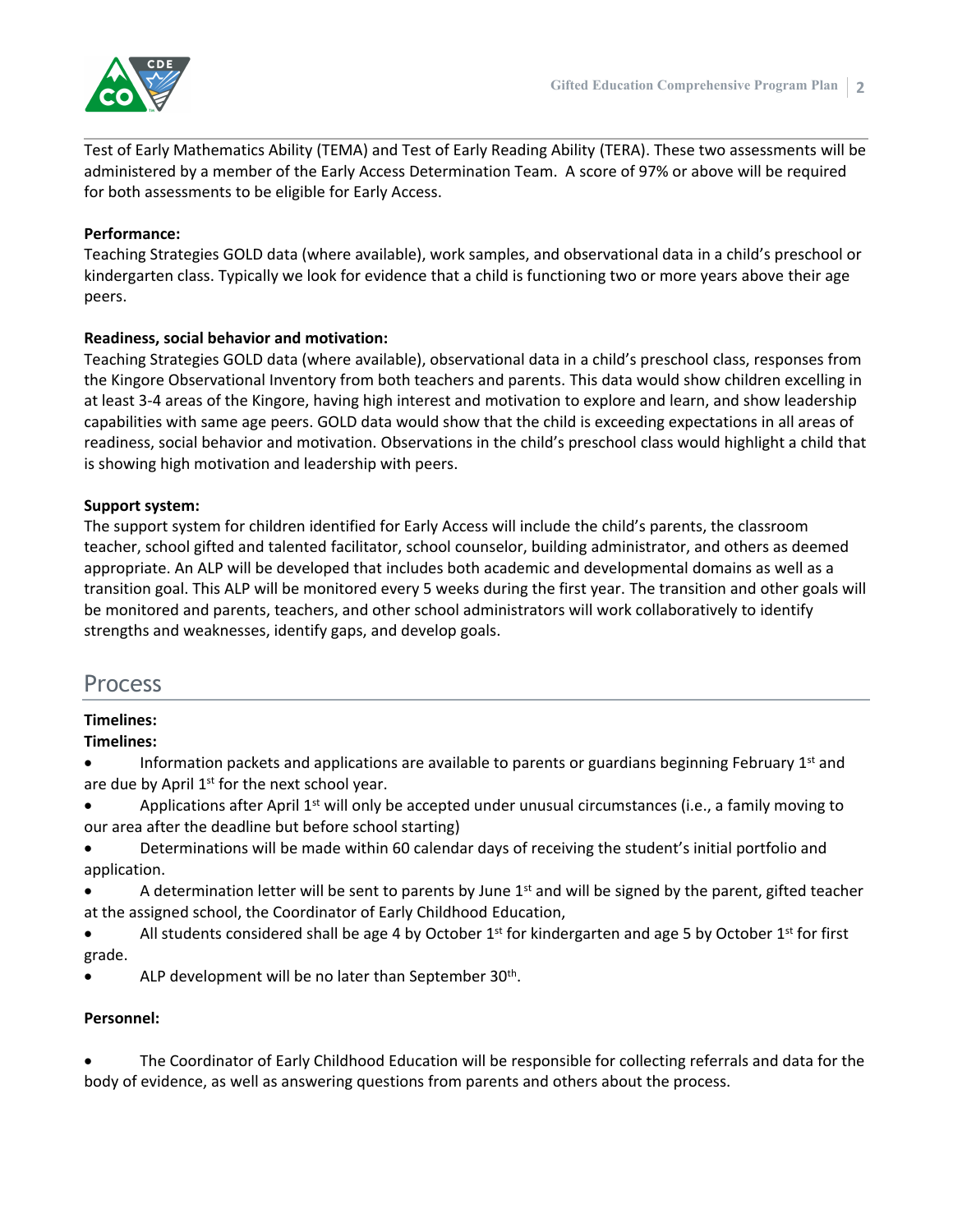

 The testing personnel will include by not be limited to a school psychologist, the Gifted and Talented Teacher on Special Assignment, the Mathematics Teacher on Special Assignment, and the Coordinator of Early Childhood Education.

 The determination team will include the Gifted and Talented Teacher on Special Assignment (or other appropriately trained G/T personnel), an elementary school principal, the Director of Elementary Education or Chief Student Advocacy Officer, and the Coordinator of Early Childhood Education.

 The support team will include the receiving teacher, gifted education facilitator, counselor, and principal along with the student's parents

#### **Evaluation:**

Parents are responsible to complete all steps of the initial application and portfolio which includes:

- 1. Application Form
- 2. Child's birth certificate
- 3. Kingore Observation Inventory completed by the child's teacher
- 4. Work samples that show evidence of, but is not limited to, the following areas:

\*Knowledge of number sense

\*Knowledge of beginning alphabet sounds

\*Knowledge of shapes

\*Knowledge of colors

\*Examples of writing

\*Evidence of reading ability

\*Evidence of student interests

\*Samples of student drawings/artwork

\*Any other items the parent deems appropriate

1. Kingore Observation Inventory Parent Information form

All these elements are returned to the Early Childhood Coordinator, and the determination team will then evaluate the portfolio and application using a 4-point rubric to determine if the child is an appropriate candidate for further testing.

If so, the following procedure will be followed:

1. Principal of the receiving school will be contacted

1. Student is observed in his/her classroom setting by a member of the Early Access determination team (if appropriate)

2. School psychologist will administer the Wechsler Preschool and Primary Scale of Intelligence (WPPSI)

3. A member of the Early Access determination team will administer the Test of Early Mathematical Ability (TEMA) and the Test of Early Reading Ability (TERA)

4. The child will be asked to complete a writing sample

5. The determination team will reach consensus about whether a child is an appropriate candidate for Early Access into kindergarten or first grade. If the team cannot reach consensus, the building principal or the gifted education coordinator shall make the final decision in accordance with the Early Access program plan.

6. Parents will be notified in writing of the committee's decision by June 1st

 ALP development will be the responsibility of the school's Gifted and Talented Facilitator in collaboration with the child's classroom teacher, student, and the student's parent. This will be developed no later than September 30.

 If the child is determined to be gifted but not eligible for Early Access, the results of testing will be provided to the child's teacher so that appropriate supports can be provided for the child's continued growth and development.